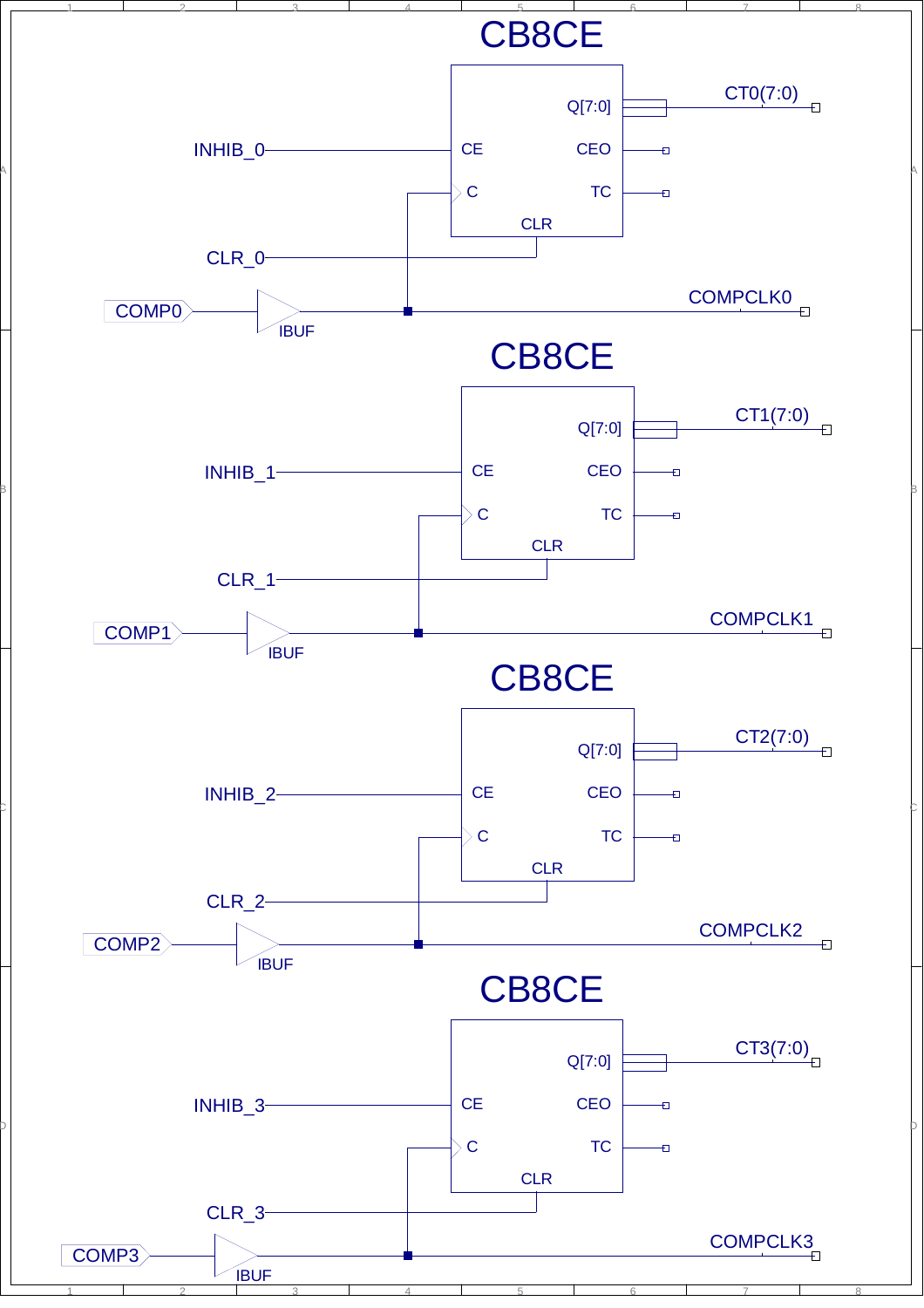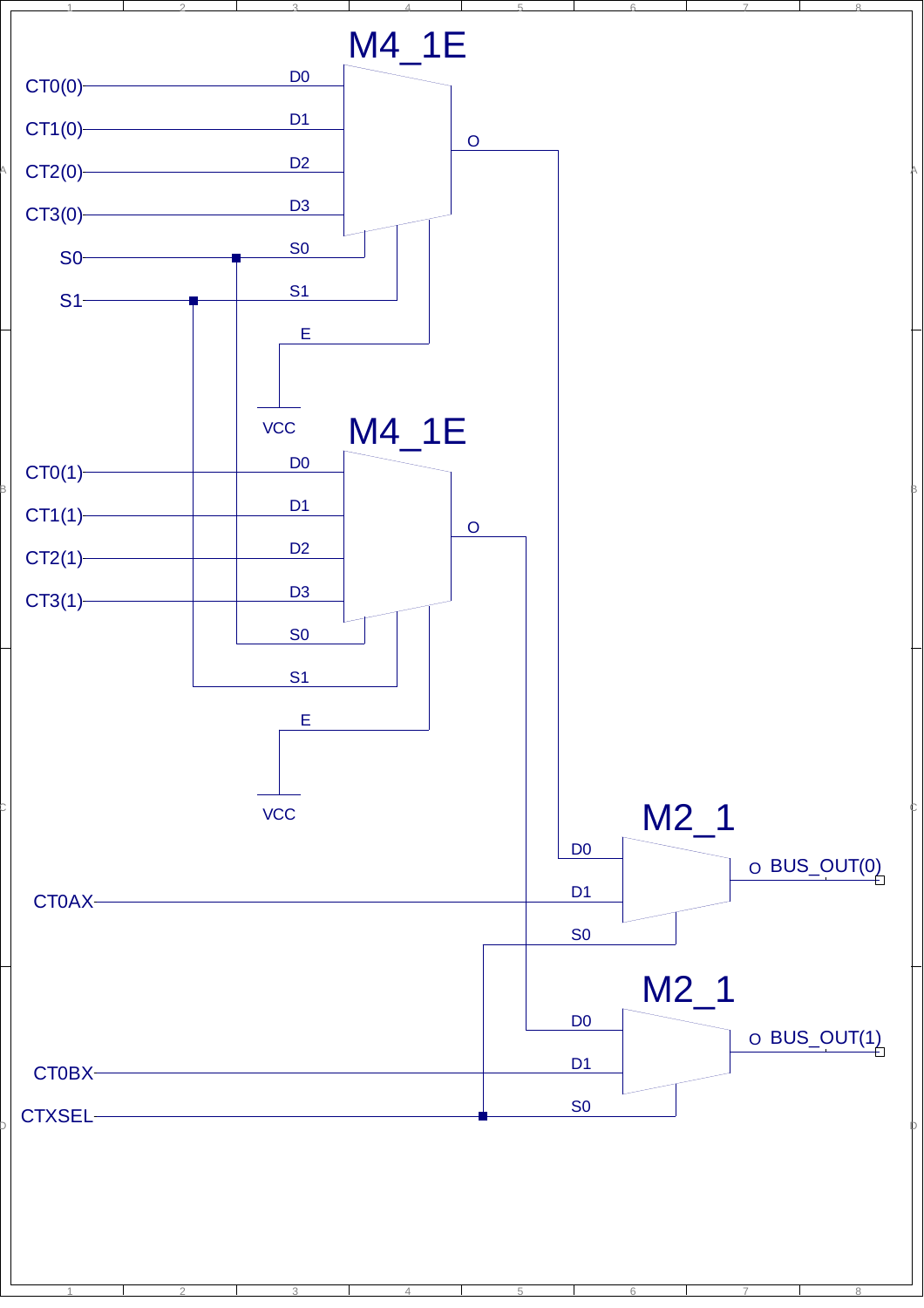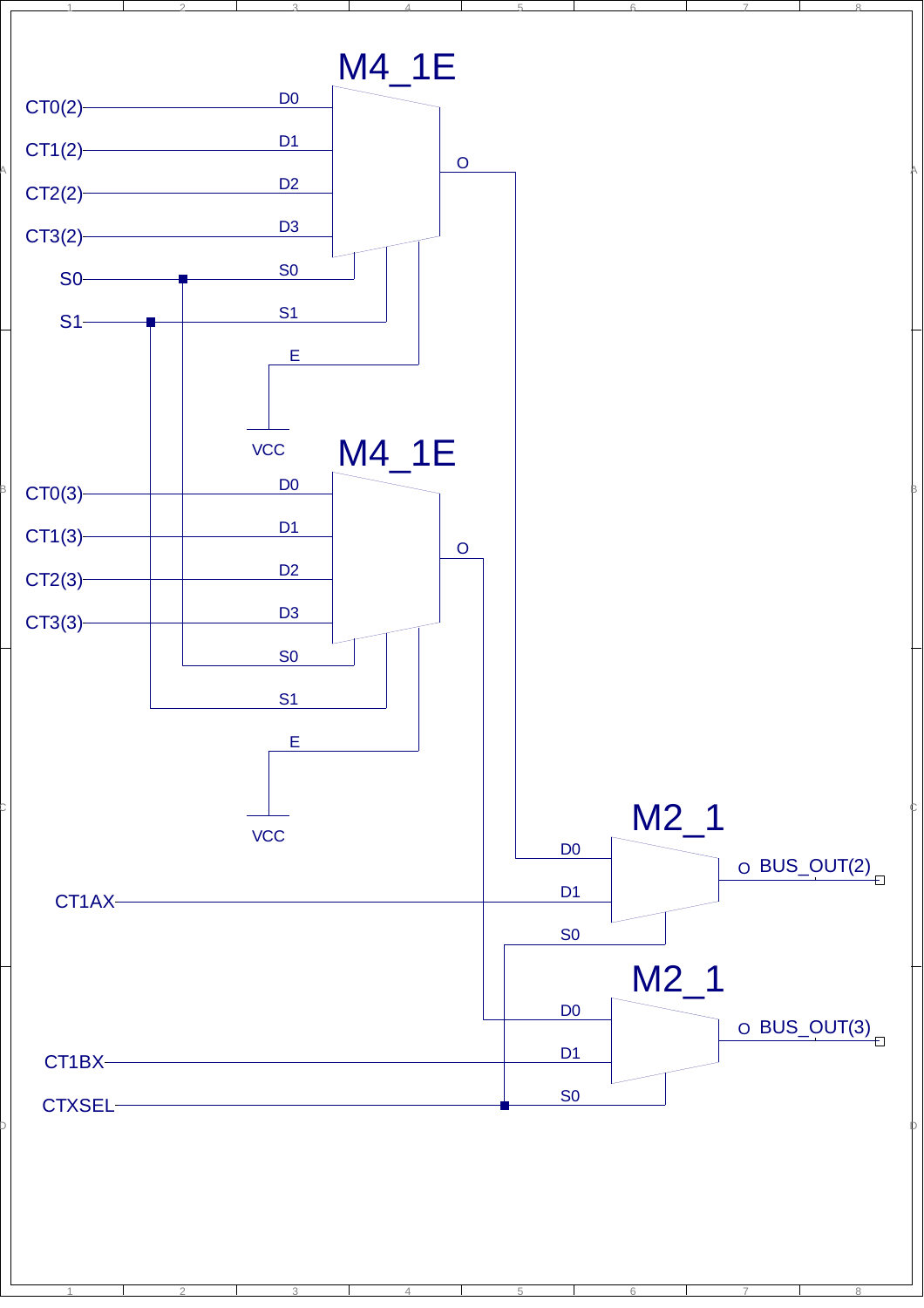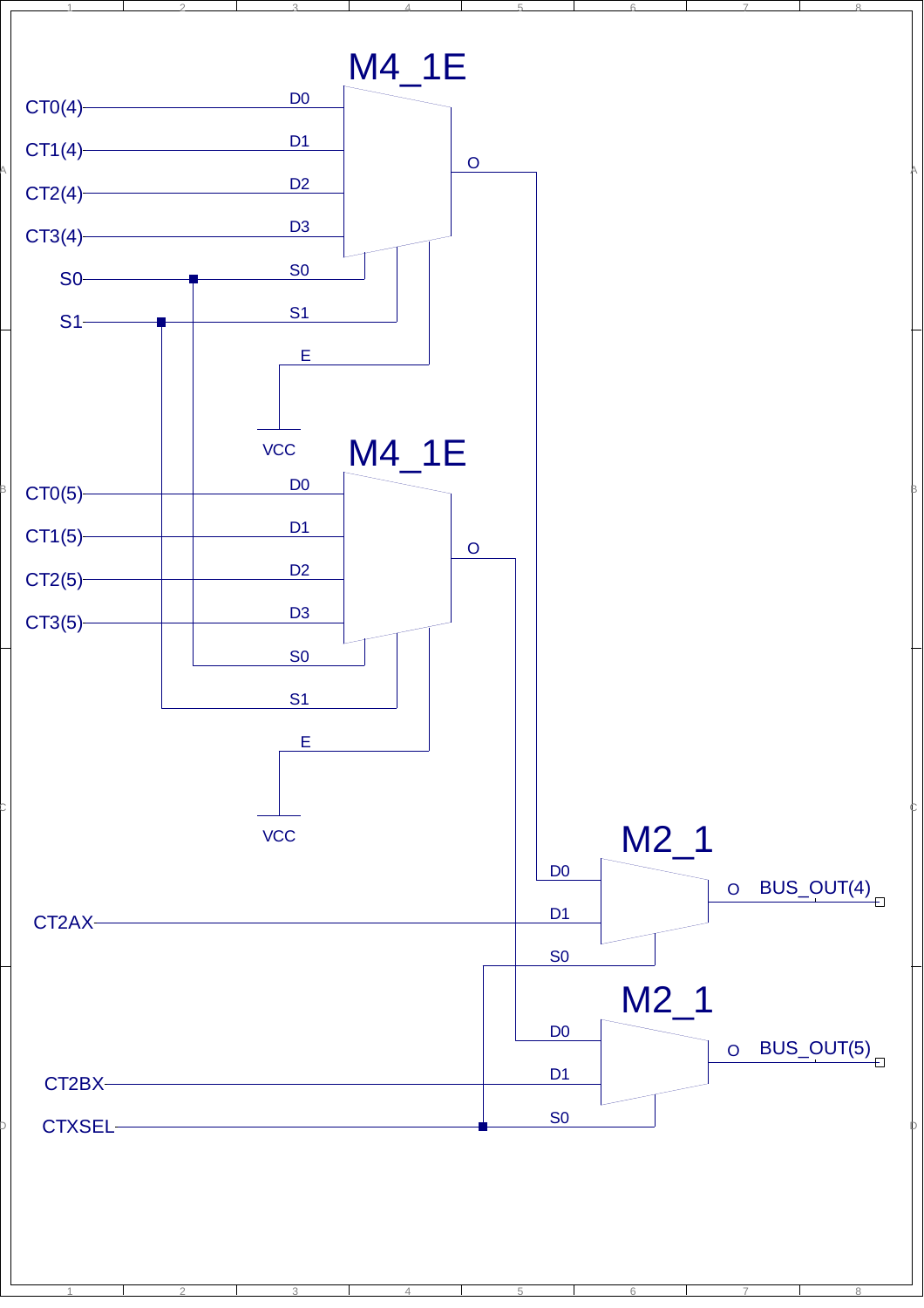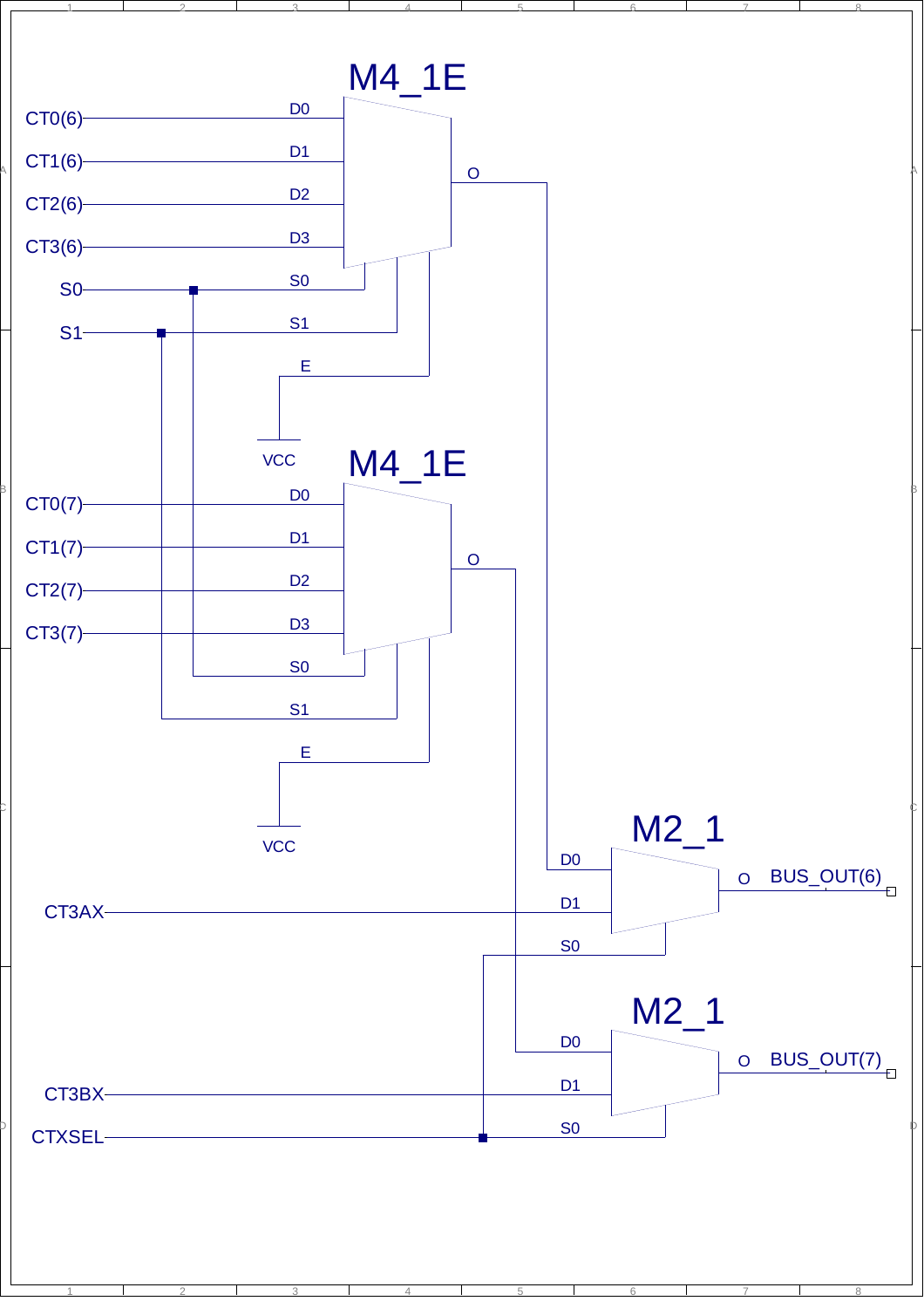

3

4

5

1

A

B

C

D

2

1

2







3

4

5



6

7

8







6

7

8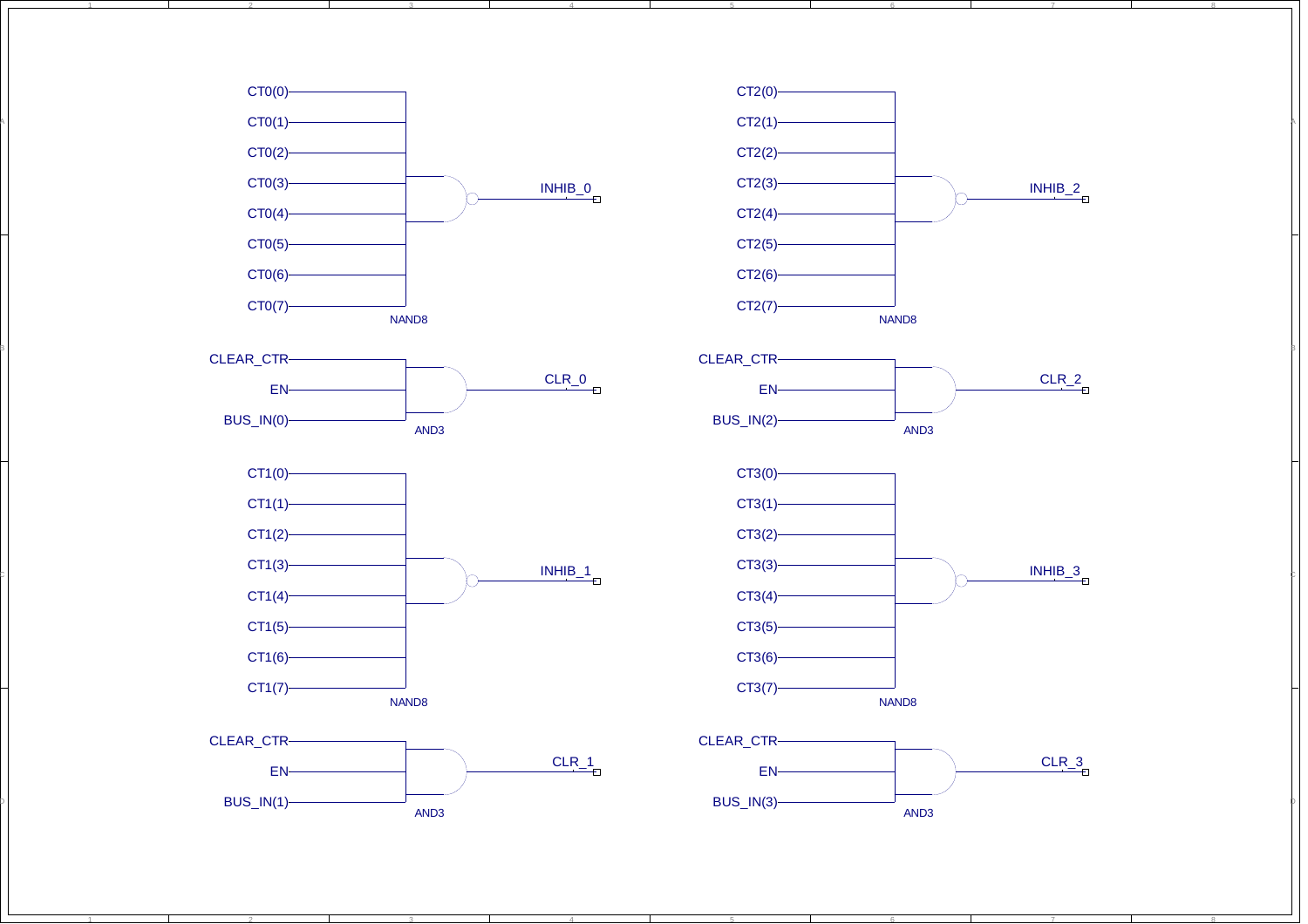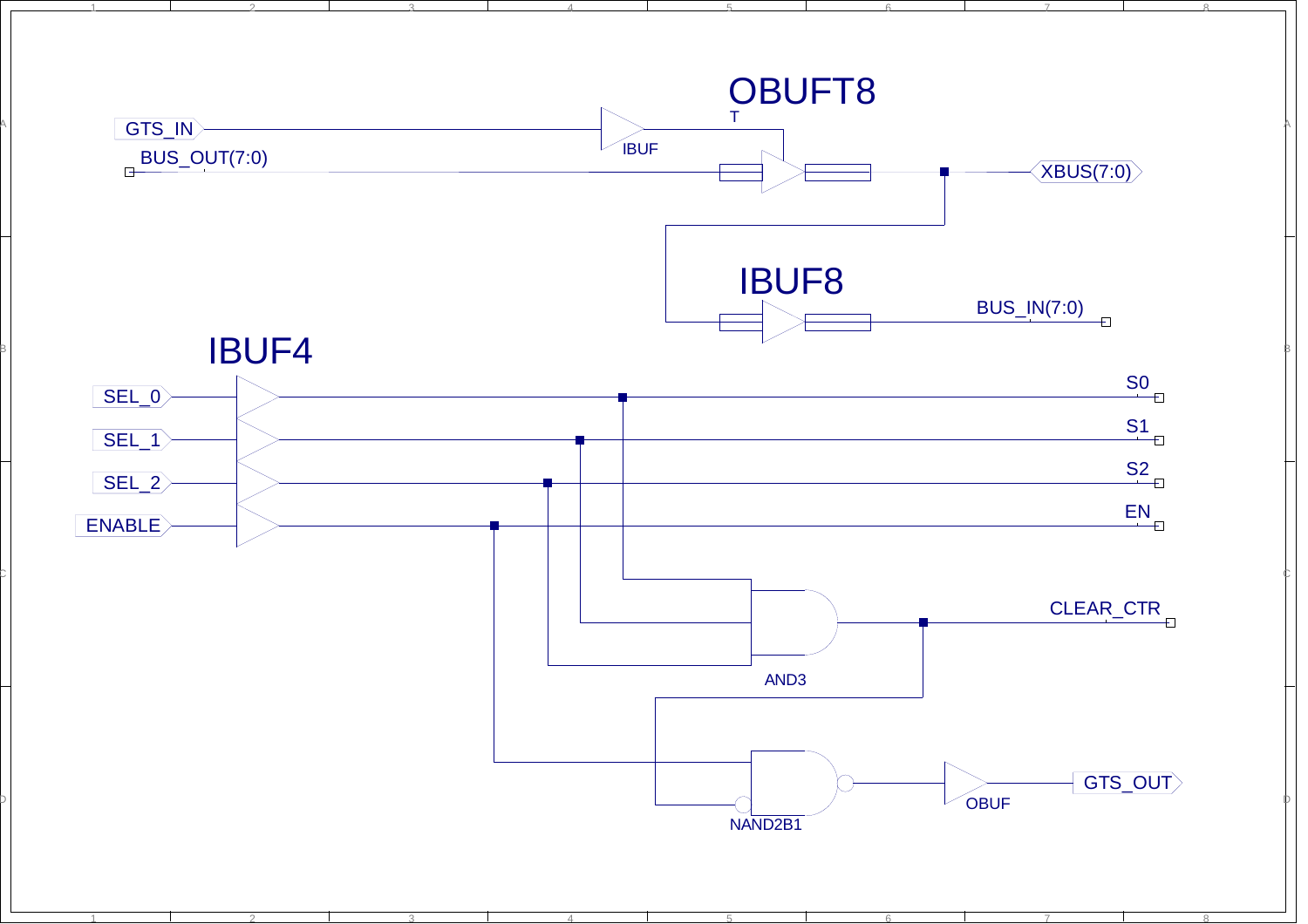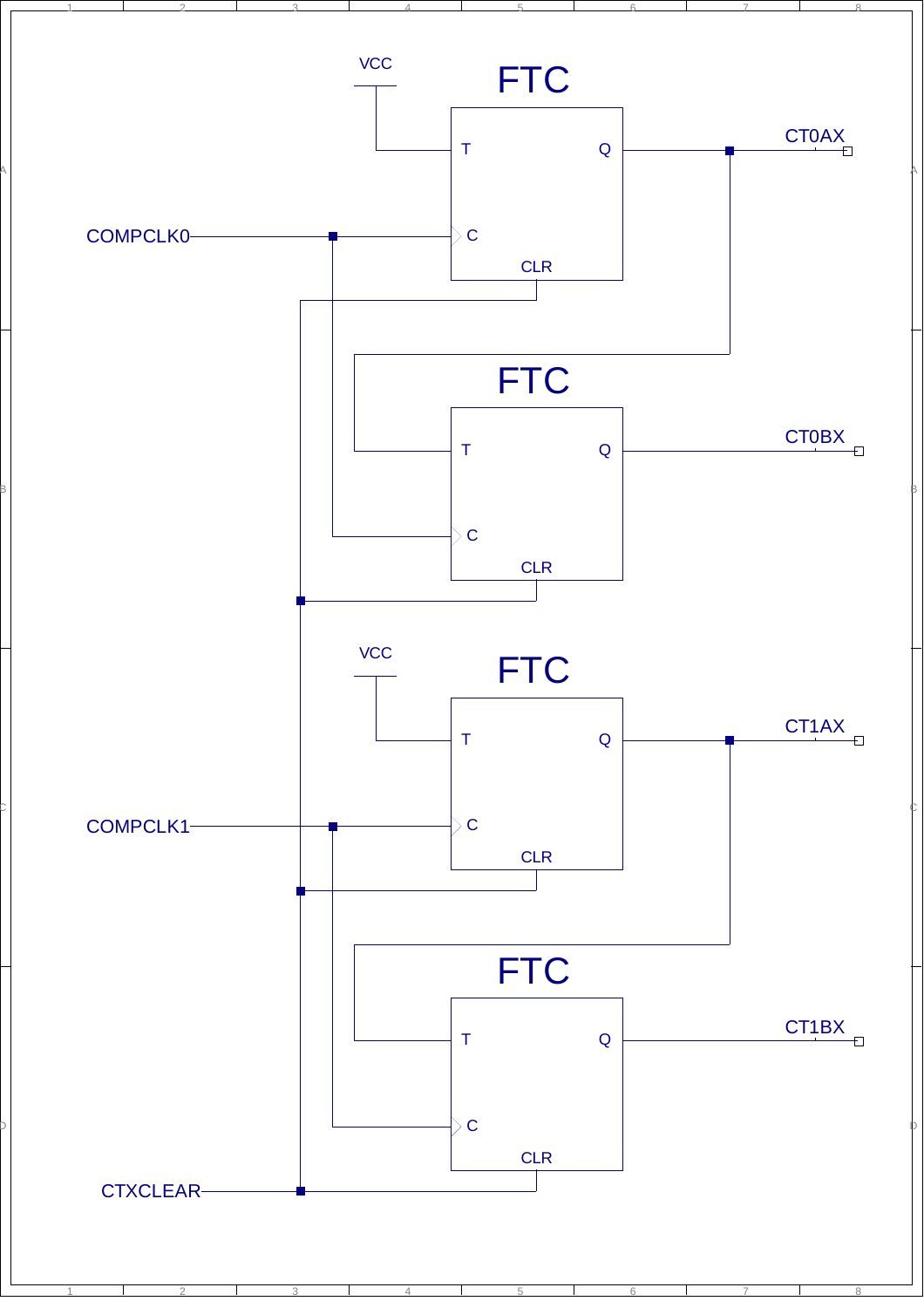